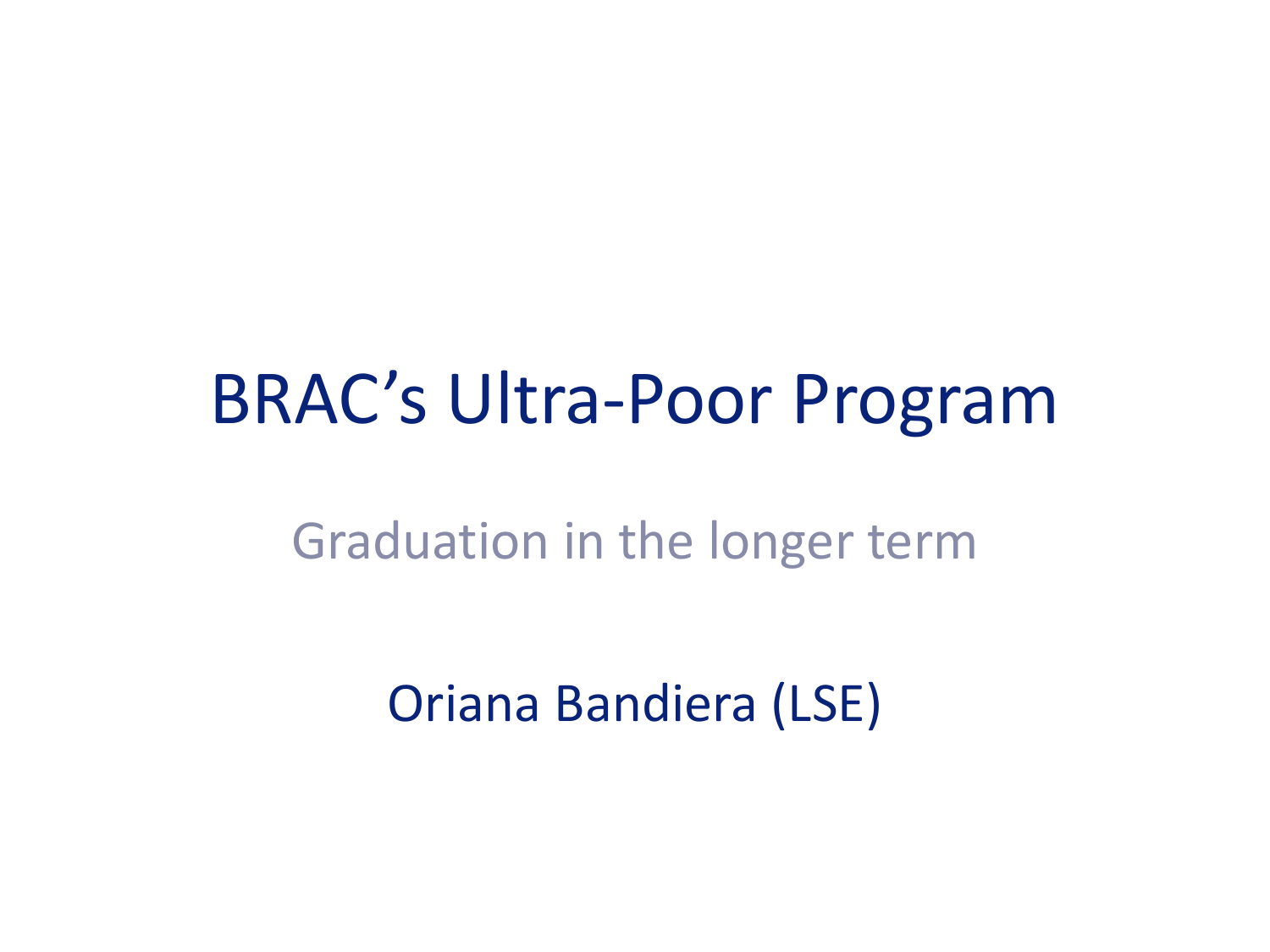returns to the program depend on how long lived benefits are

- costs in PPP discounted to year 4: \$1363
- cumulative consumption gains at year 4: \$788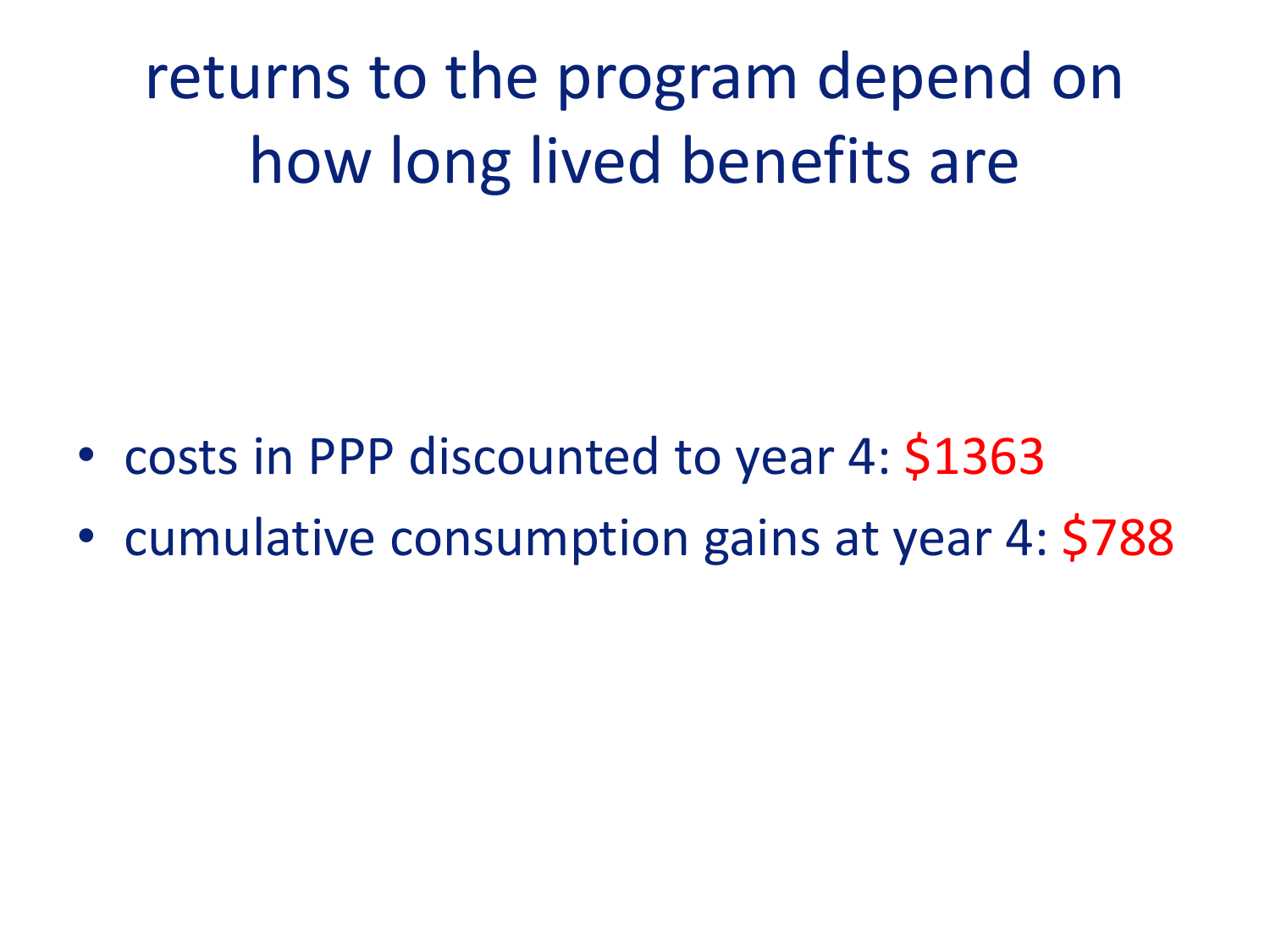if benefits last forever benefit/cost ratio is 5.4

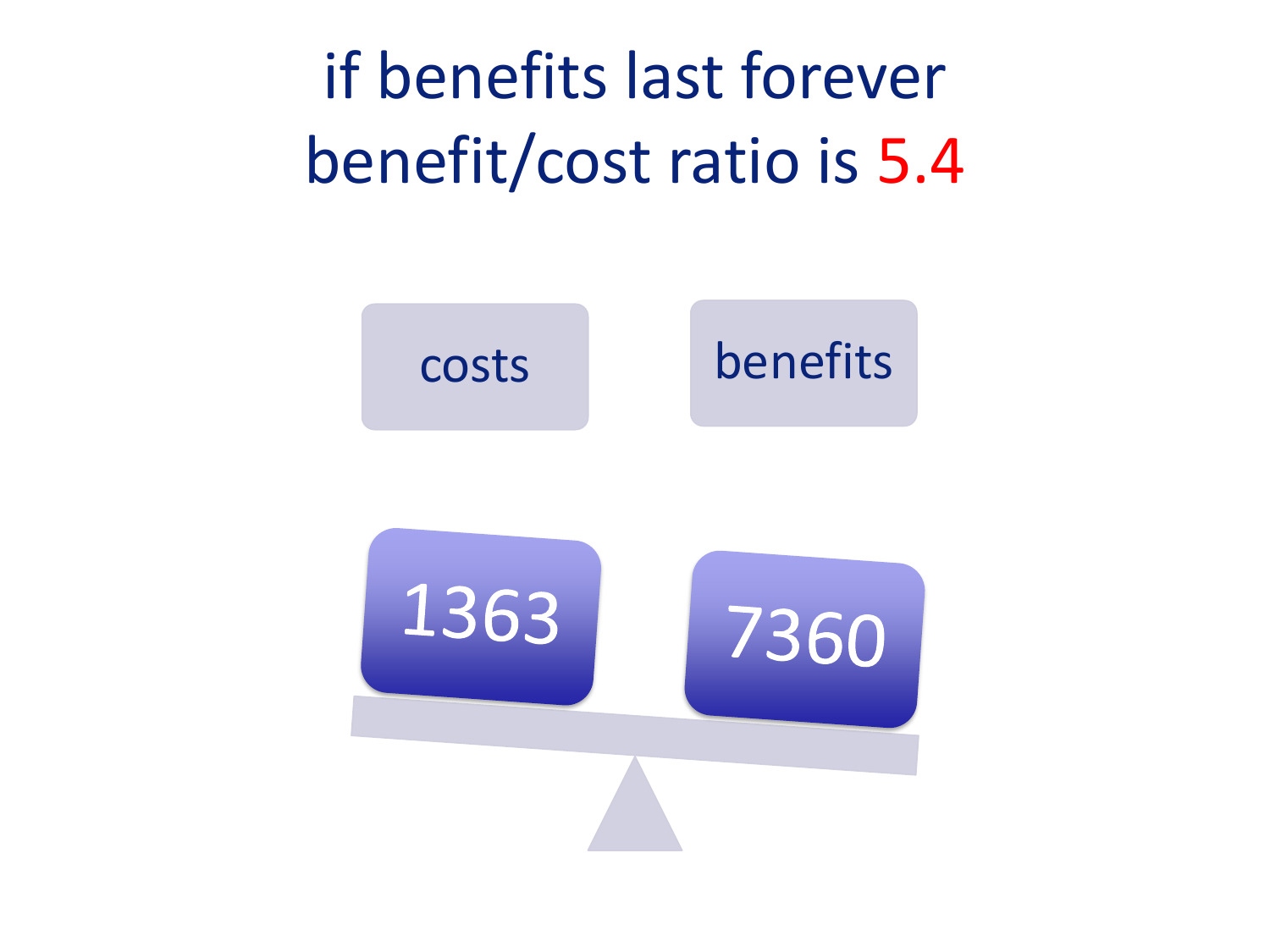if benefits evaporate after 4 years benefit/cost ratio is 0.8

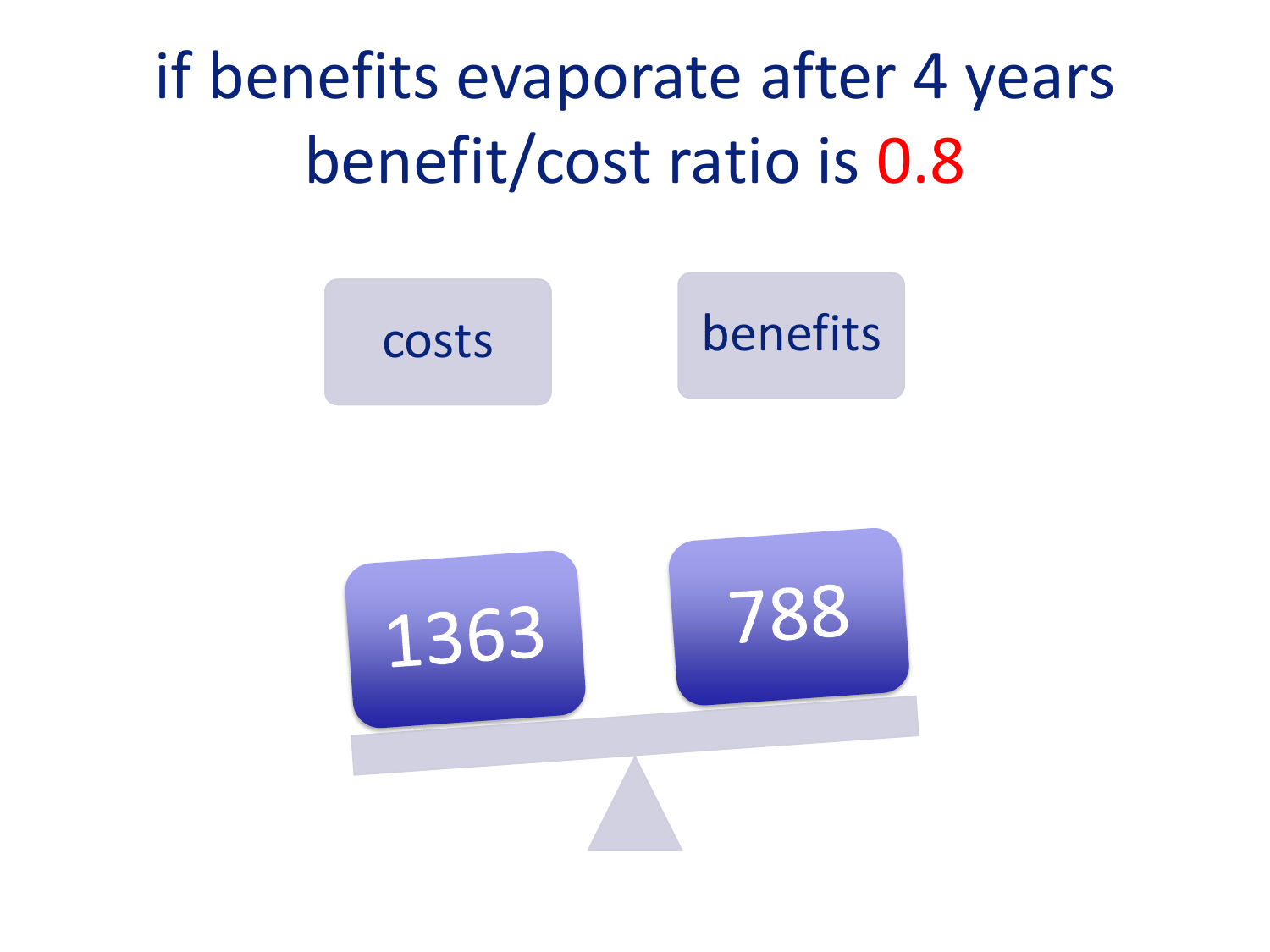# finding beneficiaries 7 years later

- we fielded a follow-up survey in 2014
- we track 93% of the beneficiaries
- we use these to describe long term trends
- informs cost benefit analysis and sustainability of the program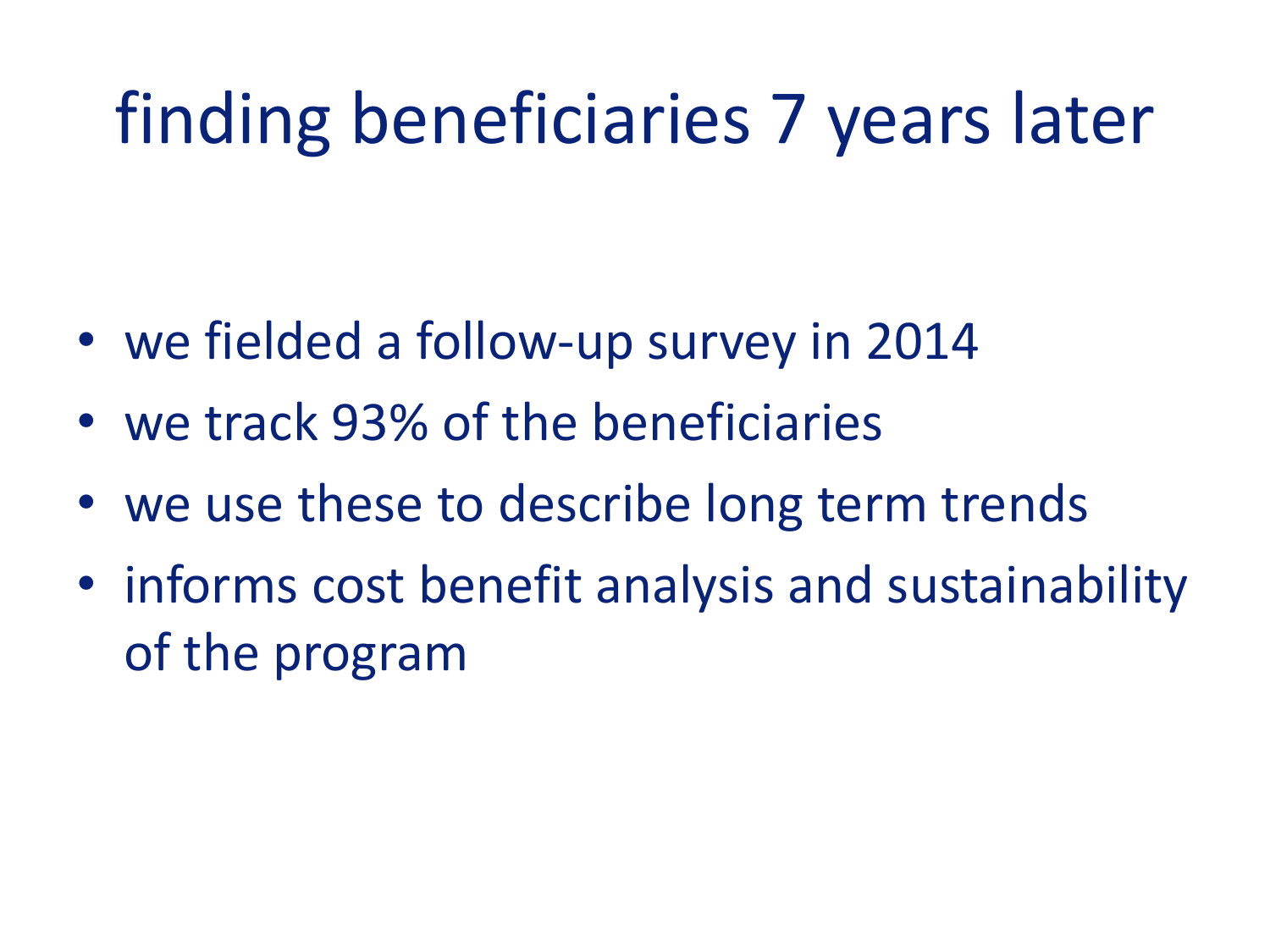## part I: long vs short term effects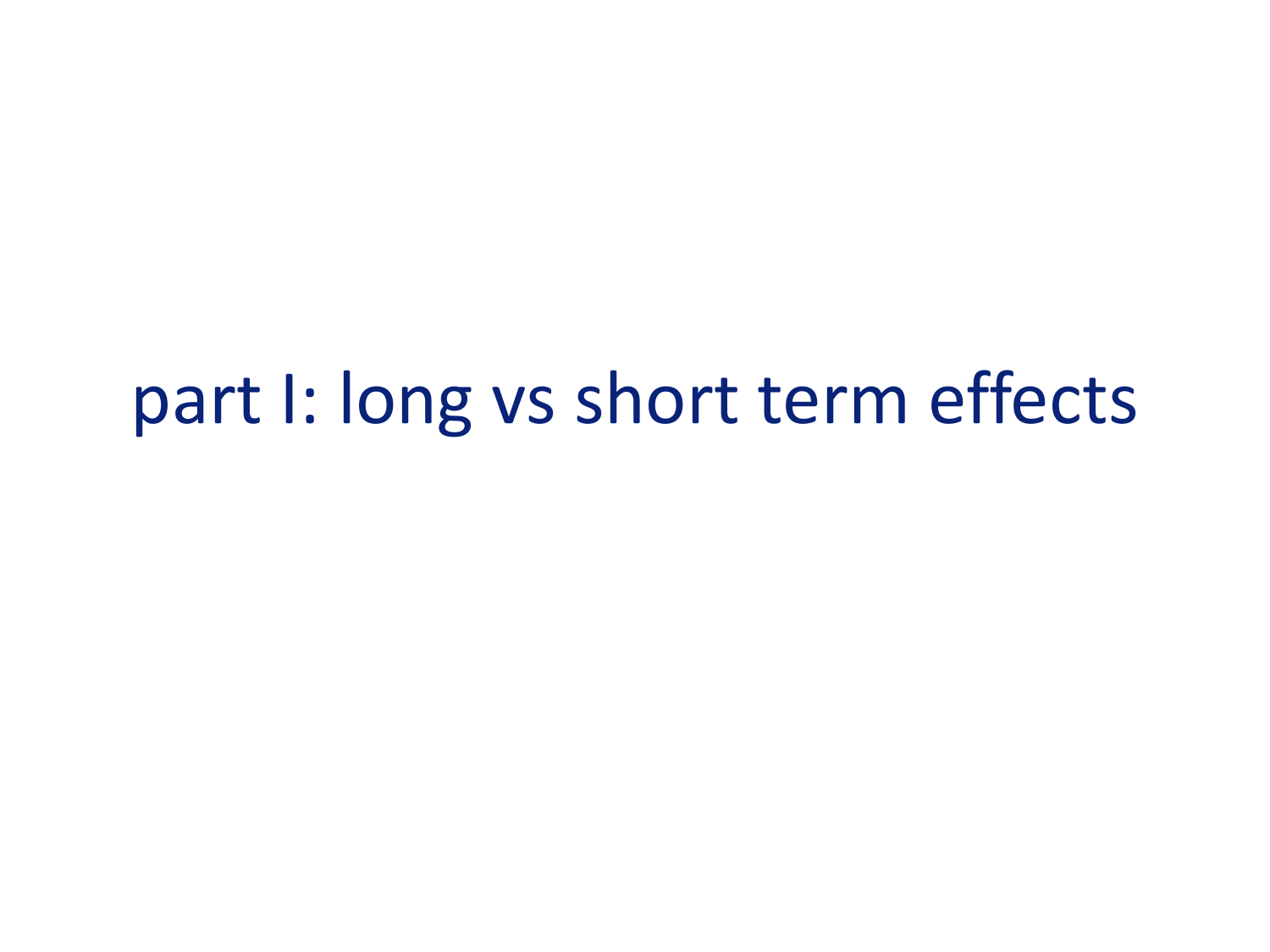# Expenditure on non-durables

Yearly changes in expenditure on non-durables after 2, 4 and 7 years (USD)

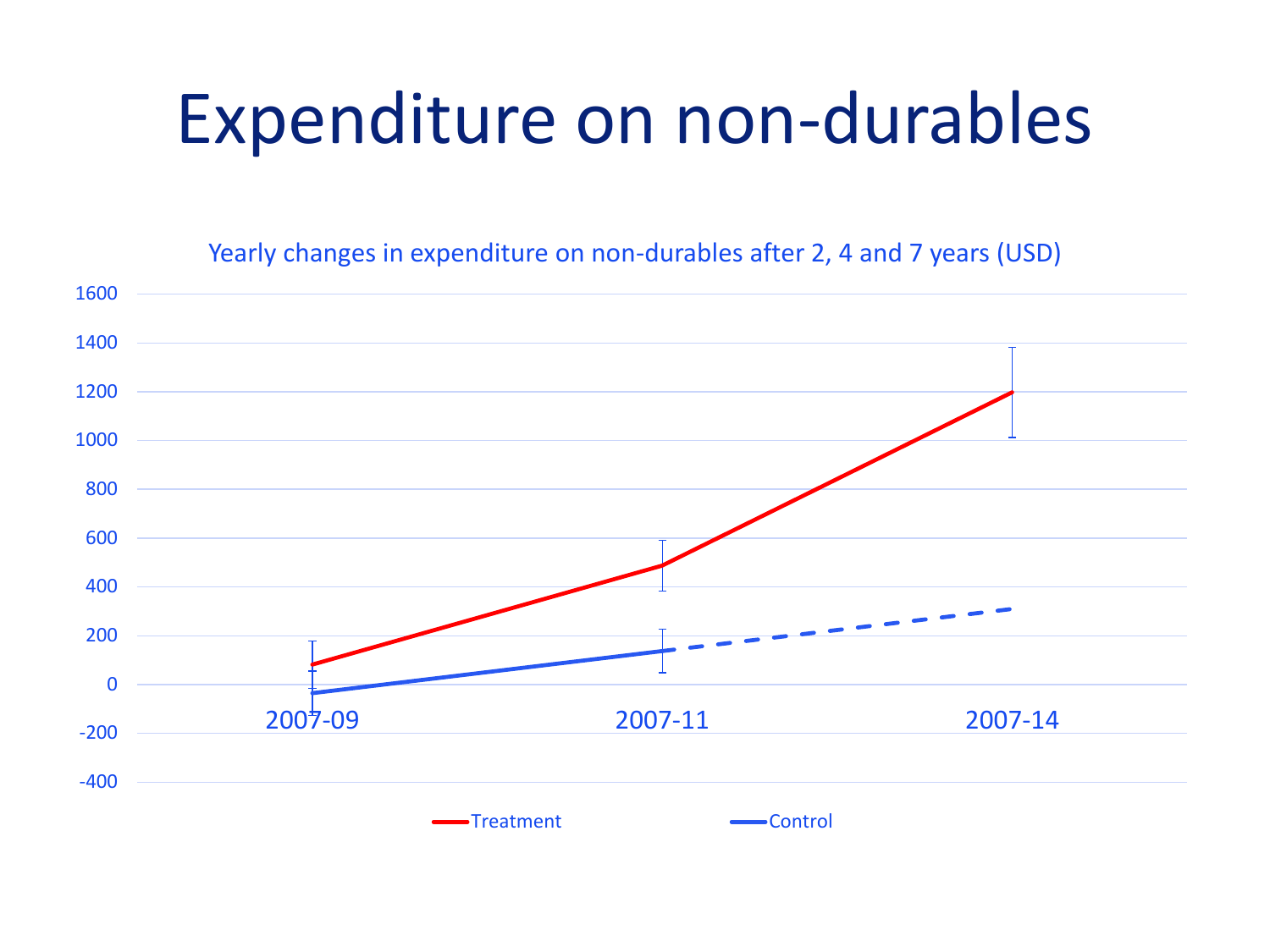# Expenditure on durables

Yearly changes in expenditure on durables after 2, 4 and 7 years

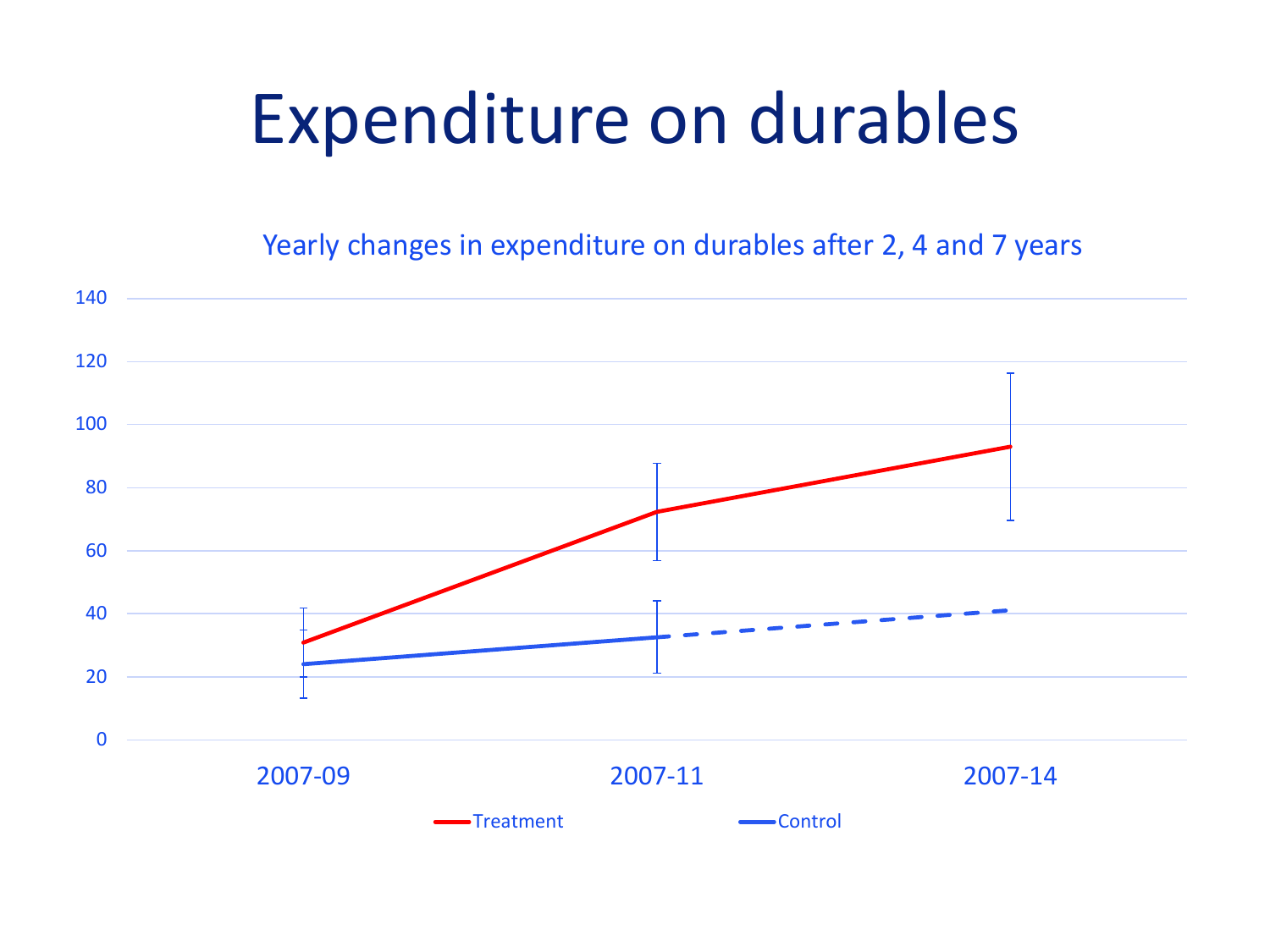## Productive assets

Yearly changes in productive assets after 2, 4 and 7 years (USD)

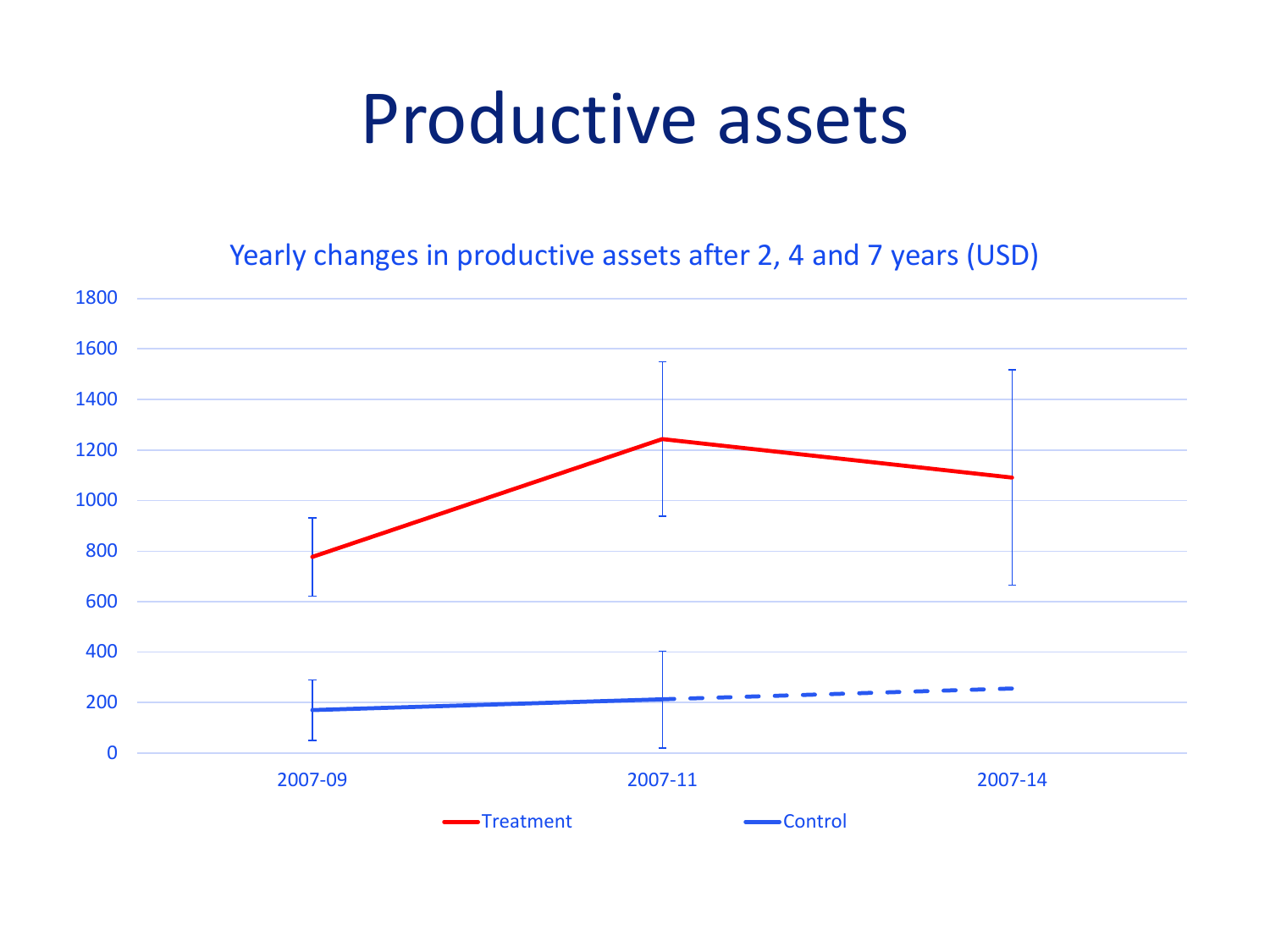## Access to land

Yearly changes in share with access to land after 2, 4 and 7 years

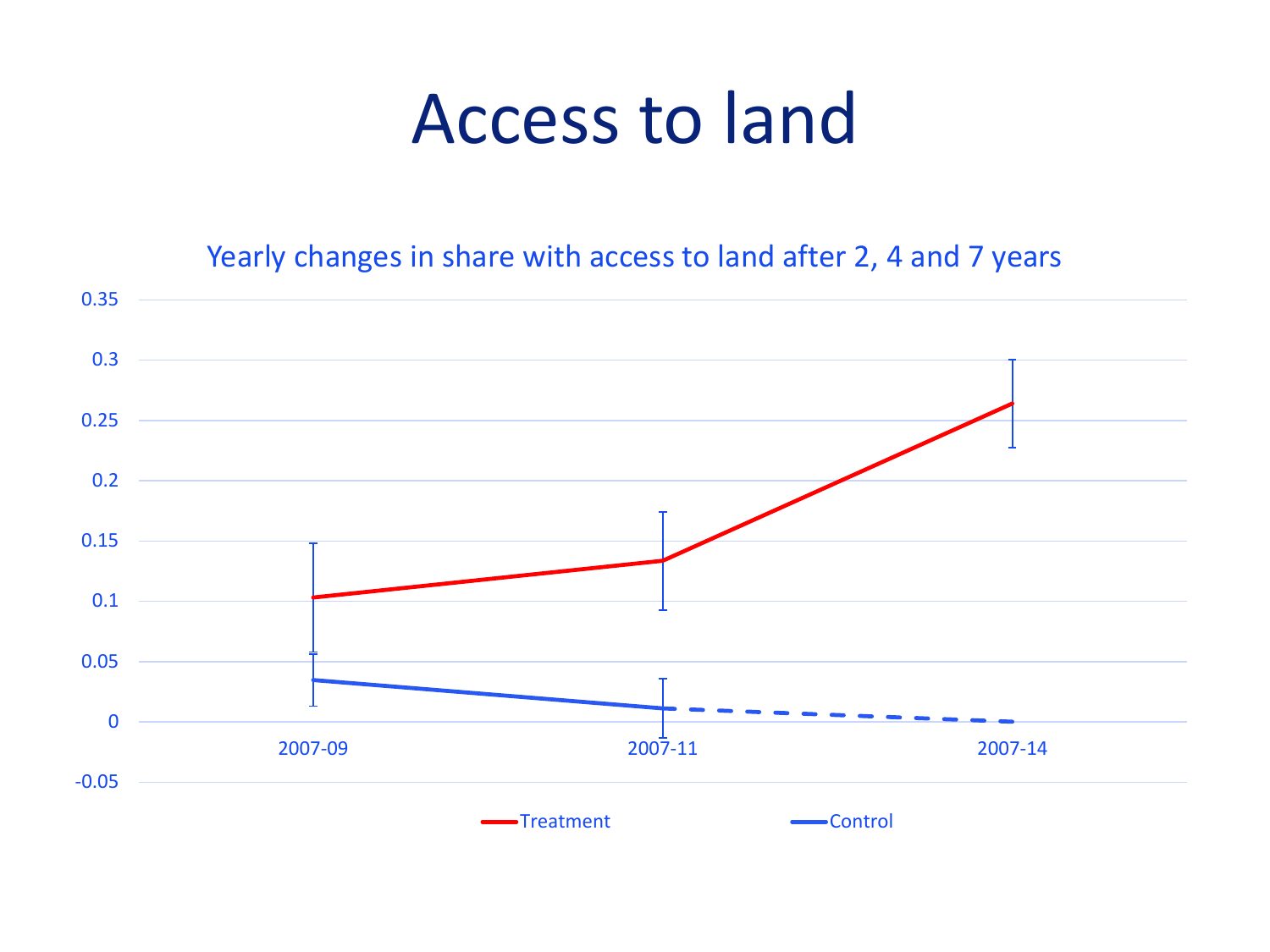## part II: closing the gaps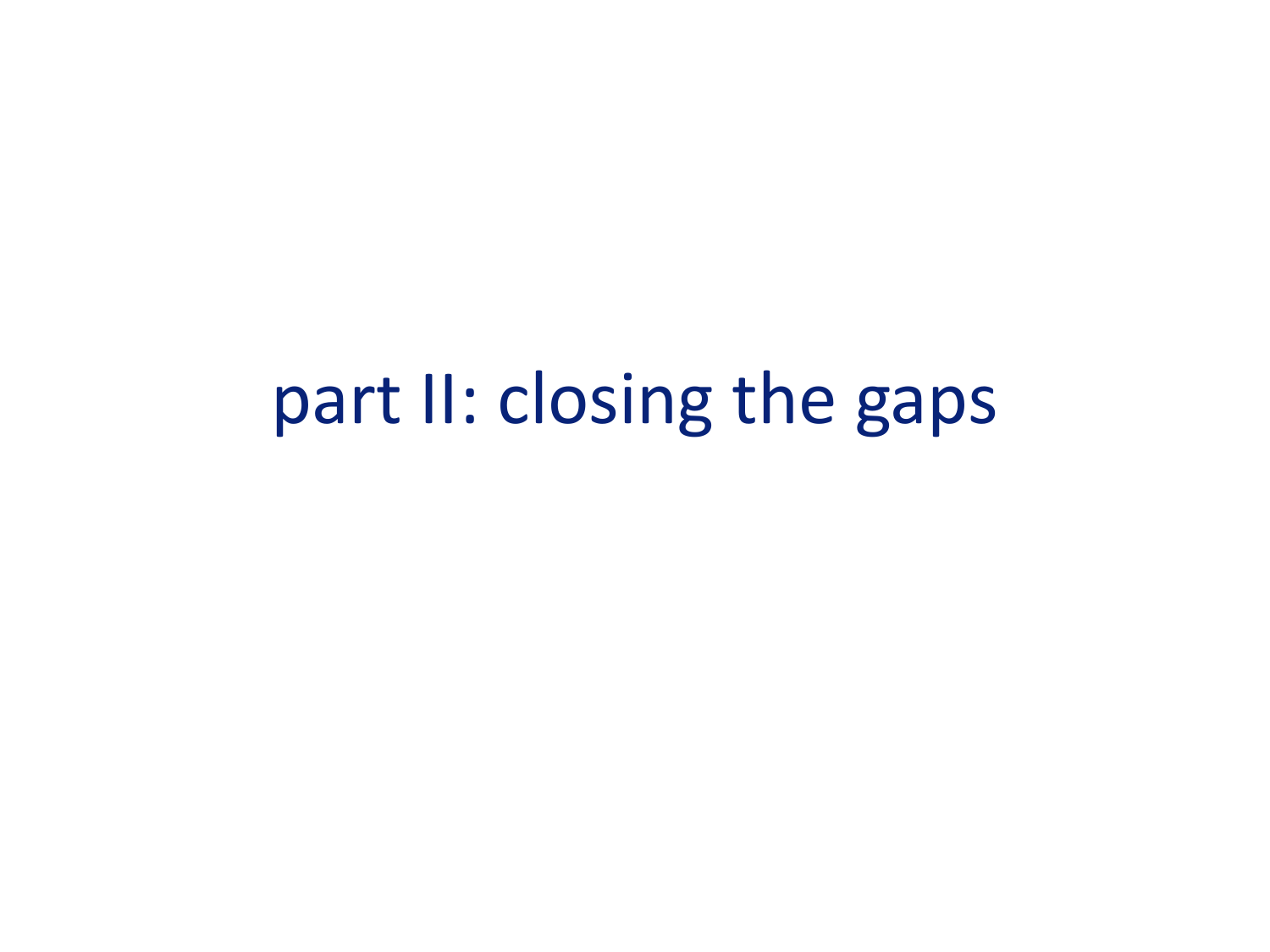# Ultra-poor/ middle class gap: non-durable expenditure

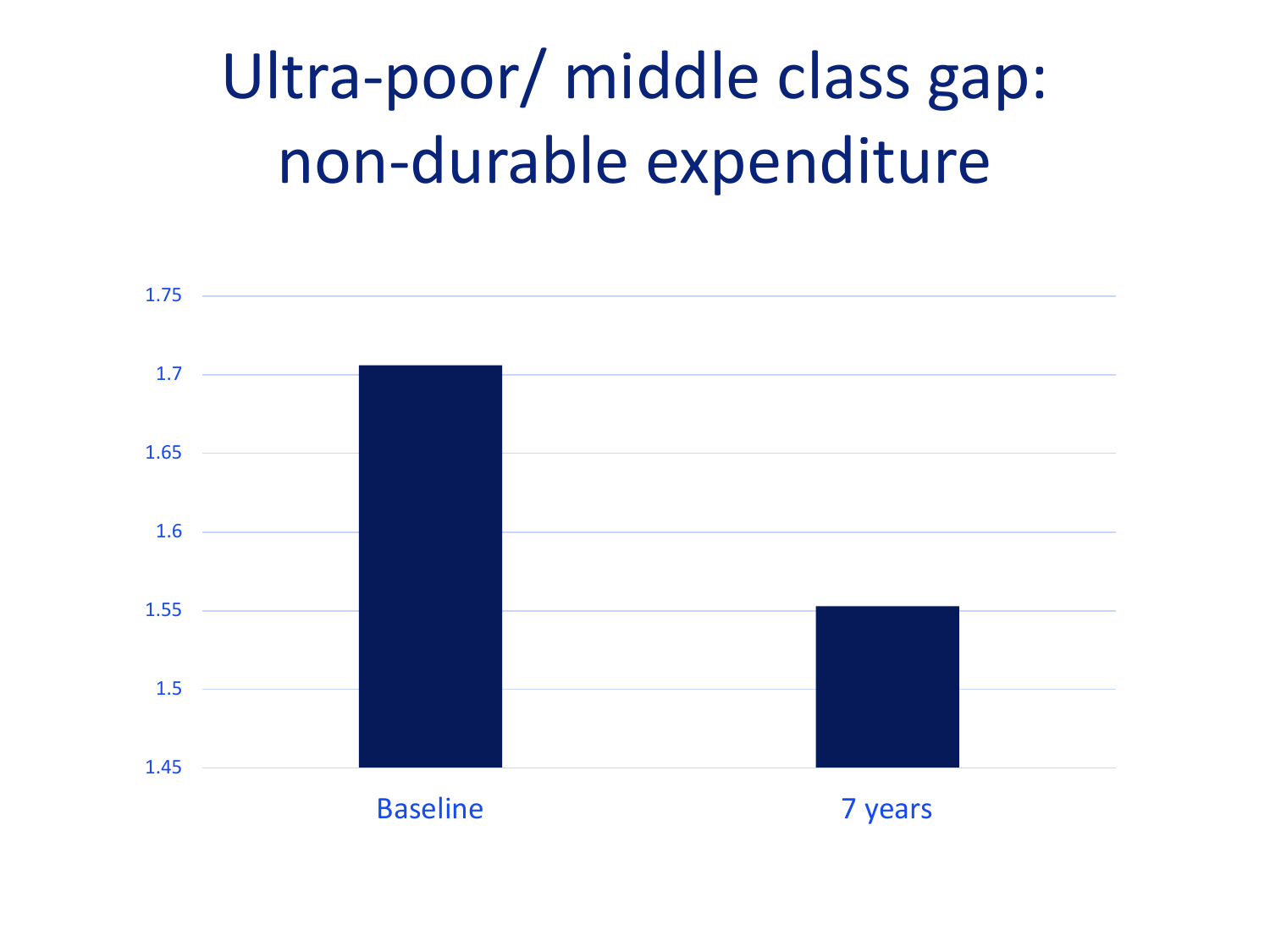# Ultra-poor/ middle class gap: durable expenditure

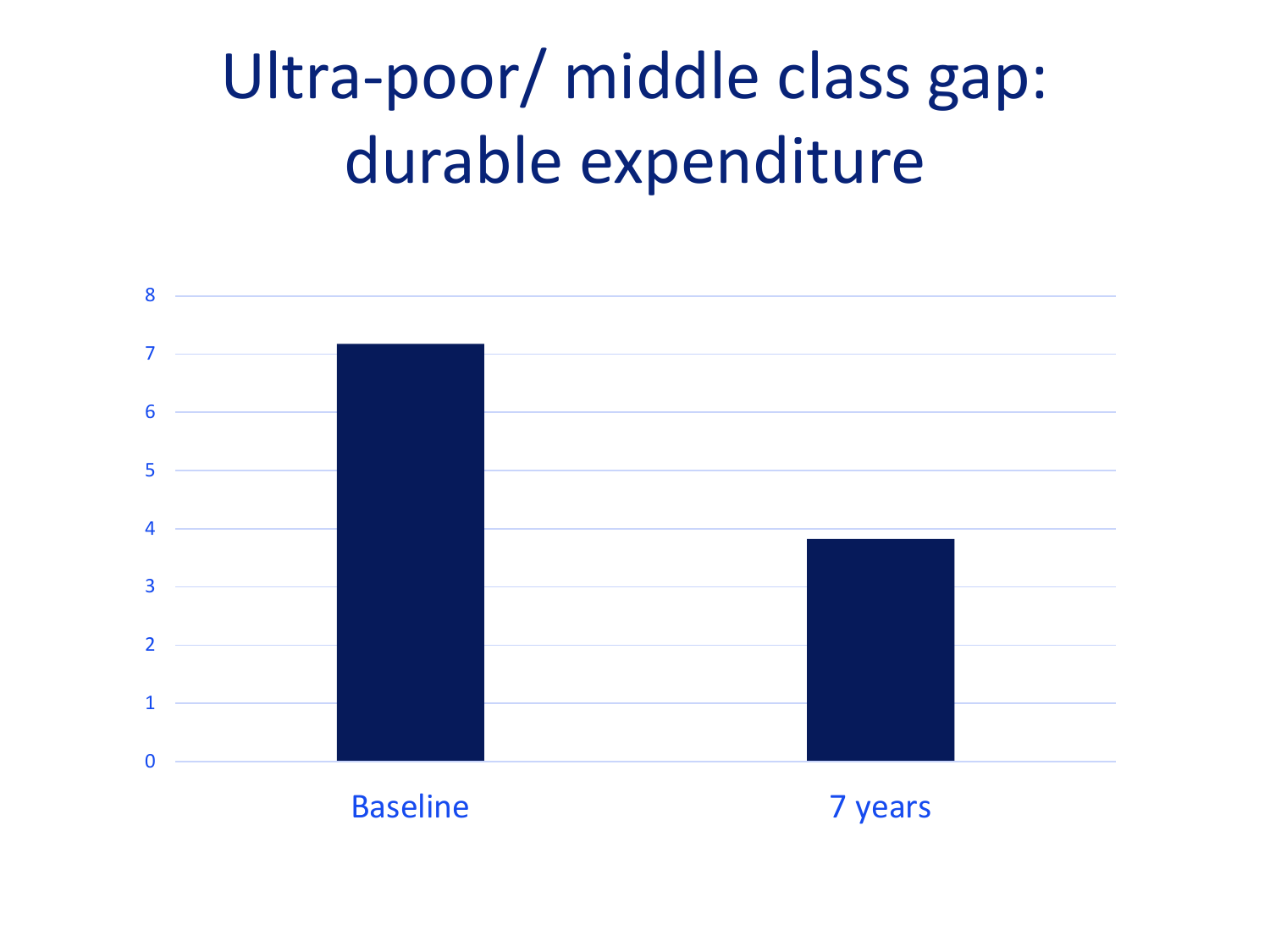# Ultra-poor/ middle class gap: savings

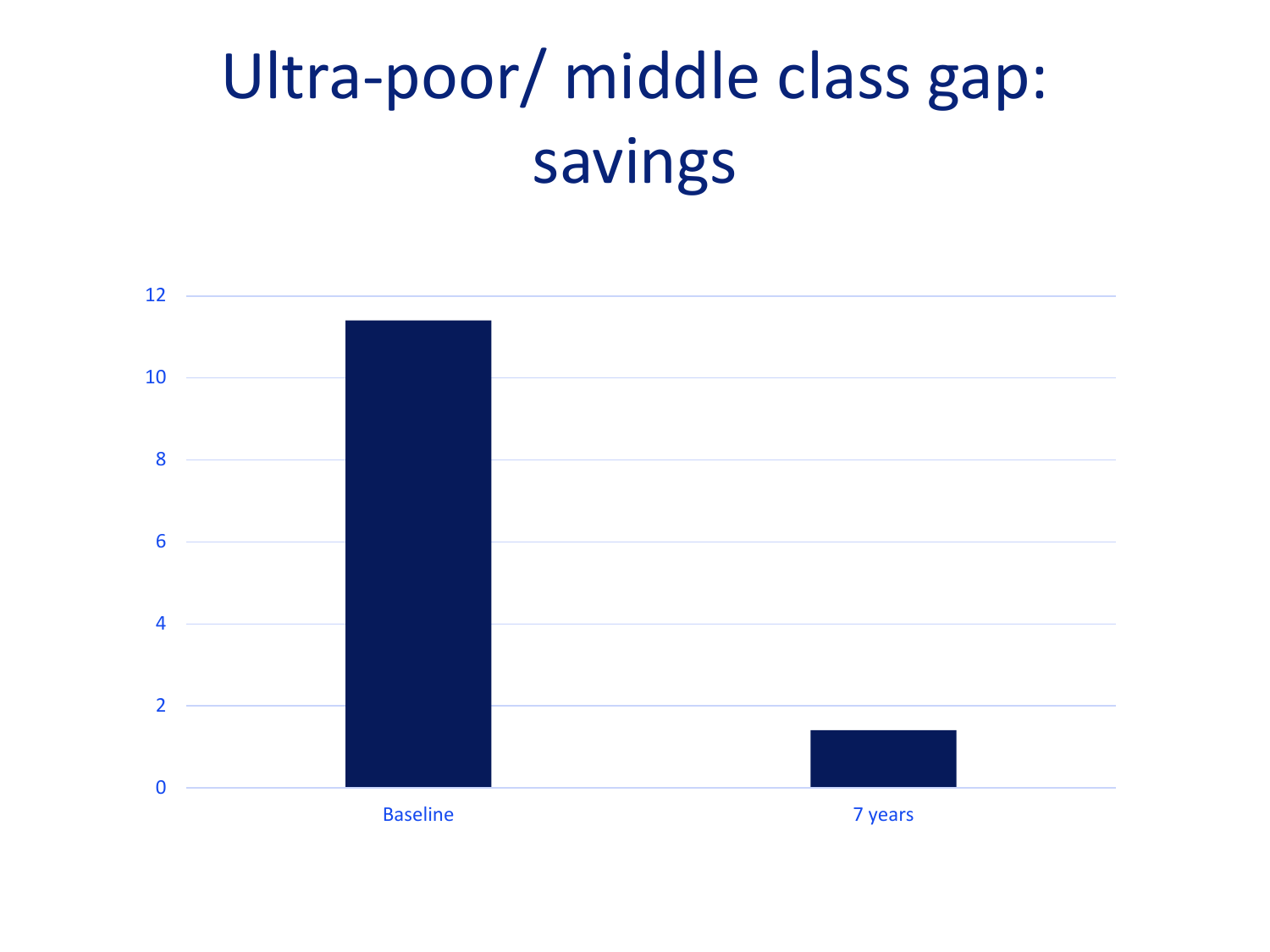# Ultra-poor/ middle class gap: productive assets

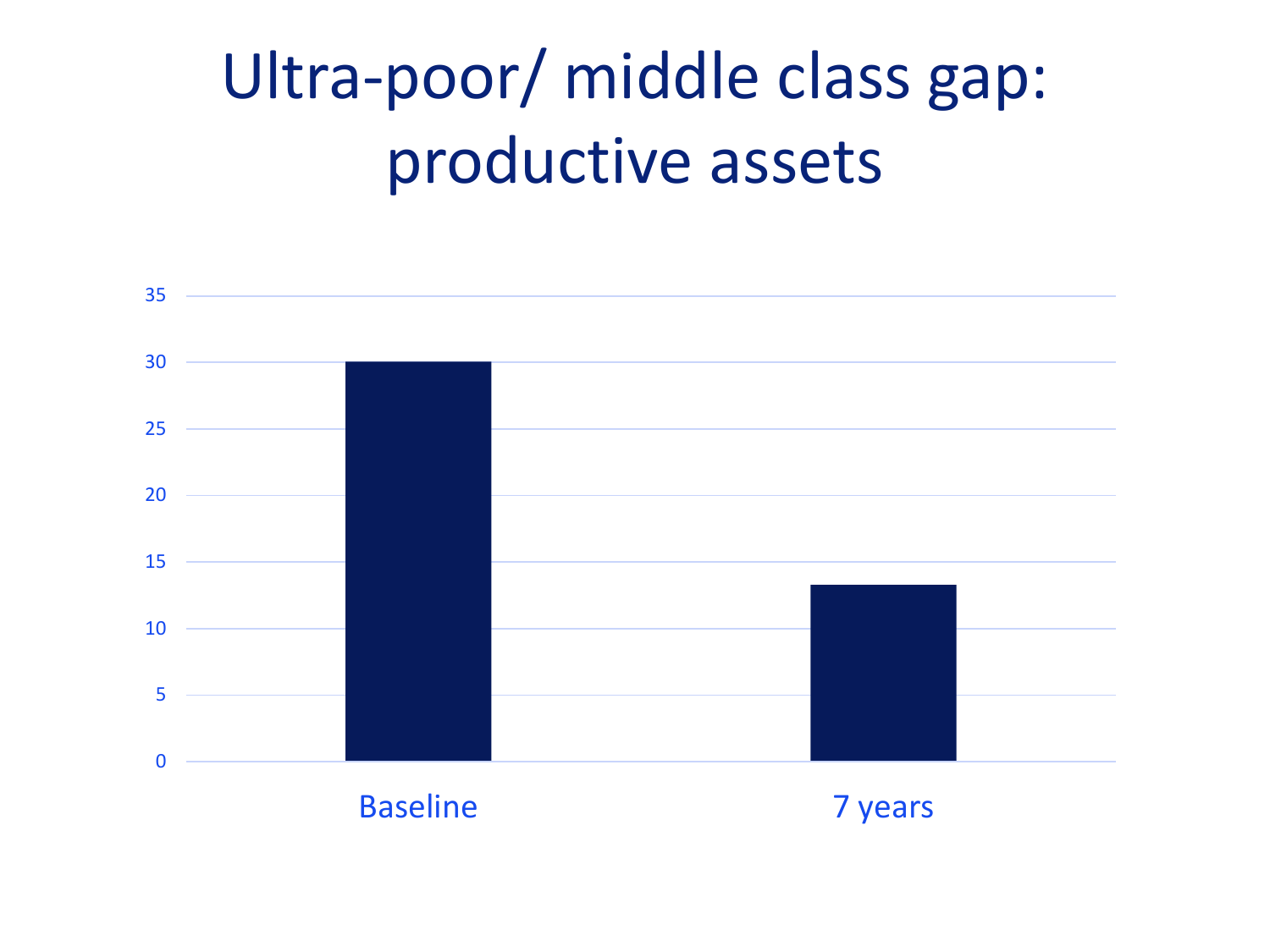## Ultra-poor/ middle class gap: livestock value

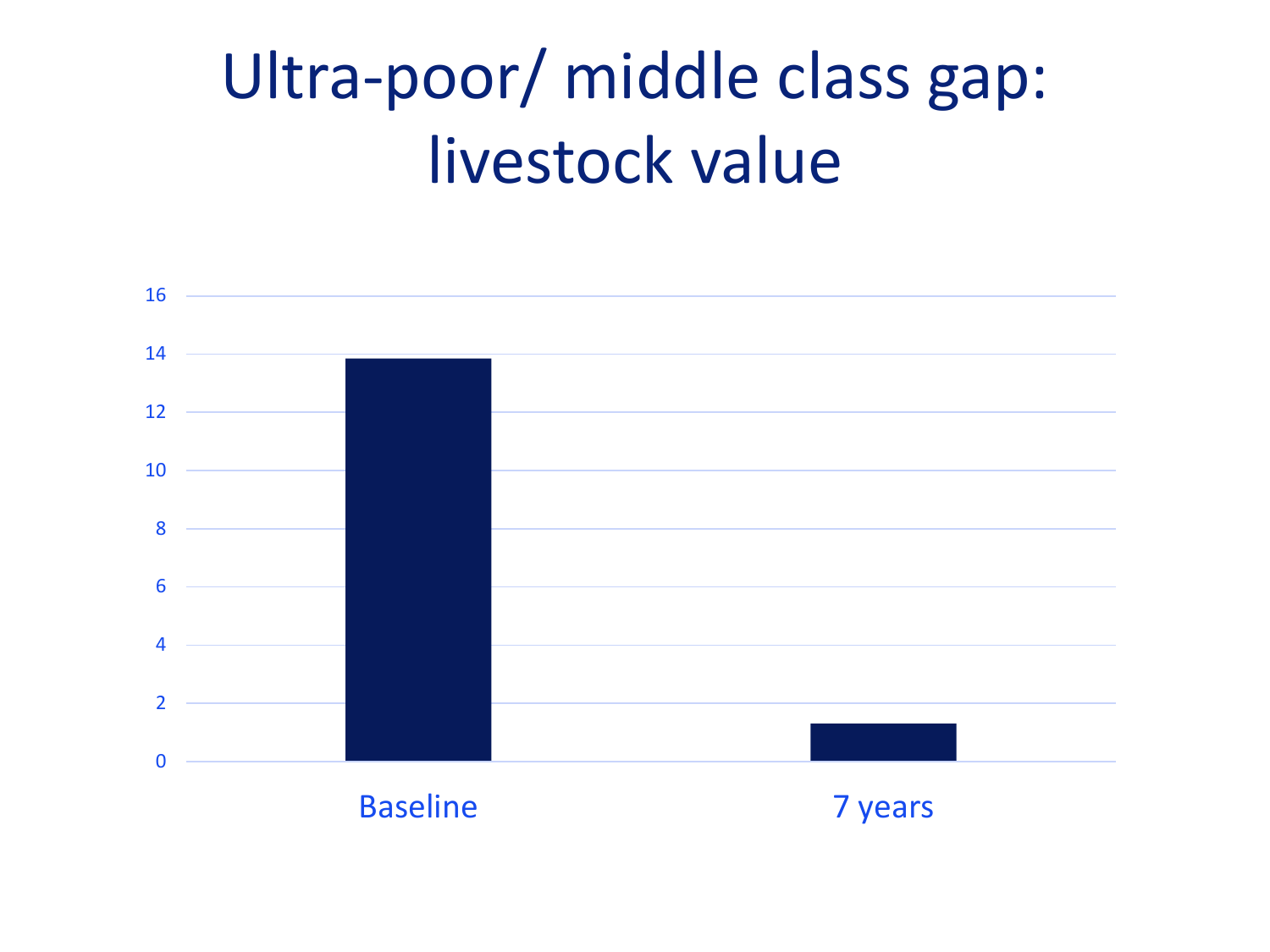# Ultra-poor/ middle class gap: business asset value